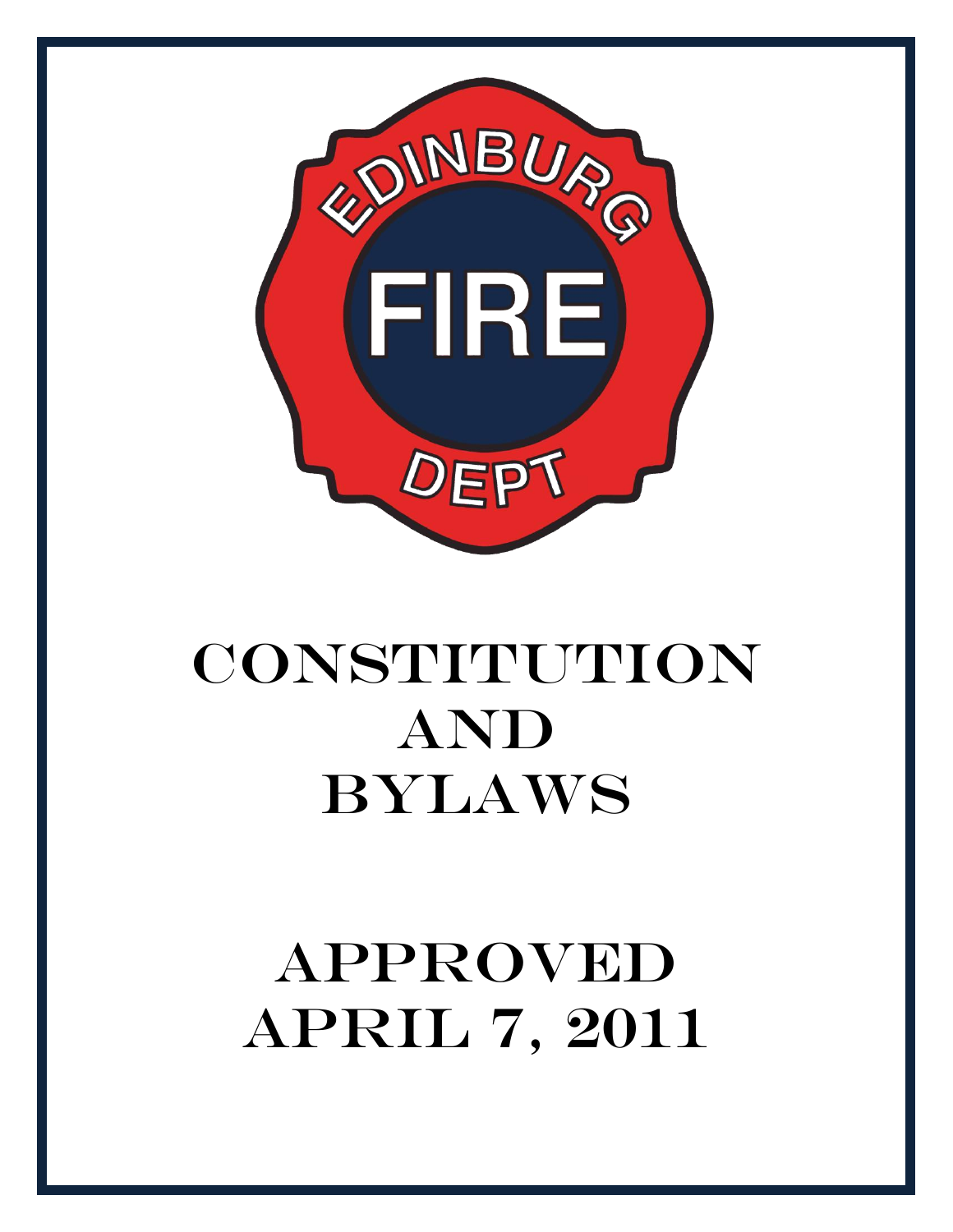#### **SECTION 1 – CONSTITUTION**

## **Article 1: NAME OF ORGANIZATION**

This organization shall be known as the EDINBURG VOLUNTEER FIRE DEPARTMENT of Edinburg, Texas and shall be composed of volunteer members and paid members employed by the City of Edinburg, Texas.

#### **Article 2: PURPOSES**

The purposes for which this organization is formed are charitable, benevolent and nonprofit for the establishment and maintenance of a volunteer fire department, to encourage and maintain fire protection and rescue for the City of Edinburg, Texas, Hidalgo County and its surrounding areas.

## **Article 3: MEMBERSHIP**

## **A. MINIMUM QUALIFICATIONS**

Any citizen who lives within five (5) miles of a fire station and not within another city's jurisdiction or is submitting a dorm application, may apply for membership. All applicants must have reached their eighteenth (18th) birthday before they may be voted on for membership. All applicants must hold a valid Texas Driver's License. Those applicants who can satisfactorily pass a background investigation in accordance with the City of Edinburg and consideration by the Chief's Cabinet, shall qualify to be voted for membership into the department by the members as a whole. If he or she is a high school student, the individual will not be allowed to apply for membership. Members shall attend 40% of drills and 25% of alarms. Career members shall attend 40% of drills, not to include drills while working.

#### **B. TYPES OF MEMBERSHIP**

#### **1. MEMBER**

- a) *REGULAR MEMBER* –After serving a probationary period, each member shall be considered a regular member with all the duties and rights associated with such membership. *PROBATIONAY MEMBER* – All newly elected volunteer members shall serve a probationary period of at least six (6) months and during that time submit to a fit for duty physical as outlined in NFPA 1582, prior to probation period ending. The Chief's Cabinet has the authority to dismiss Volunteer Probationary Members at any time. Members on probation do not have voting rights.
- *a) PROBATIONARY MEMBER*  All newly elected volunteer members shall serve a probationary period of twelve (12) months, during which time the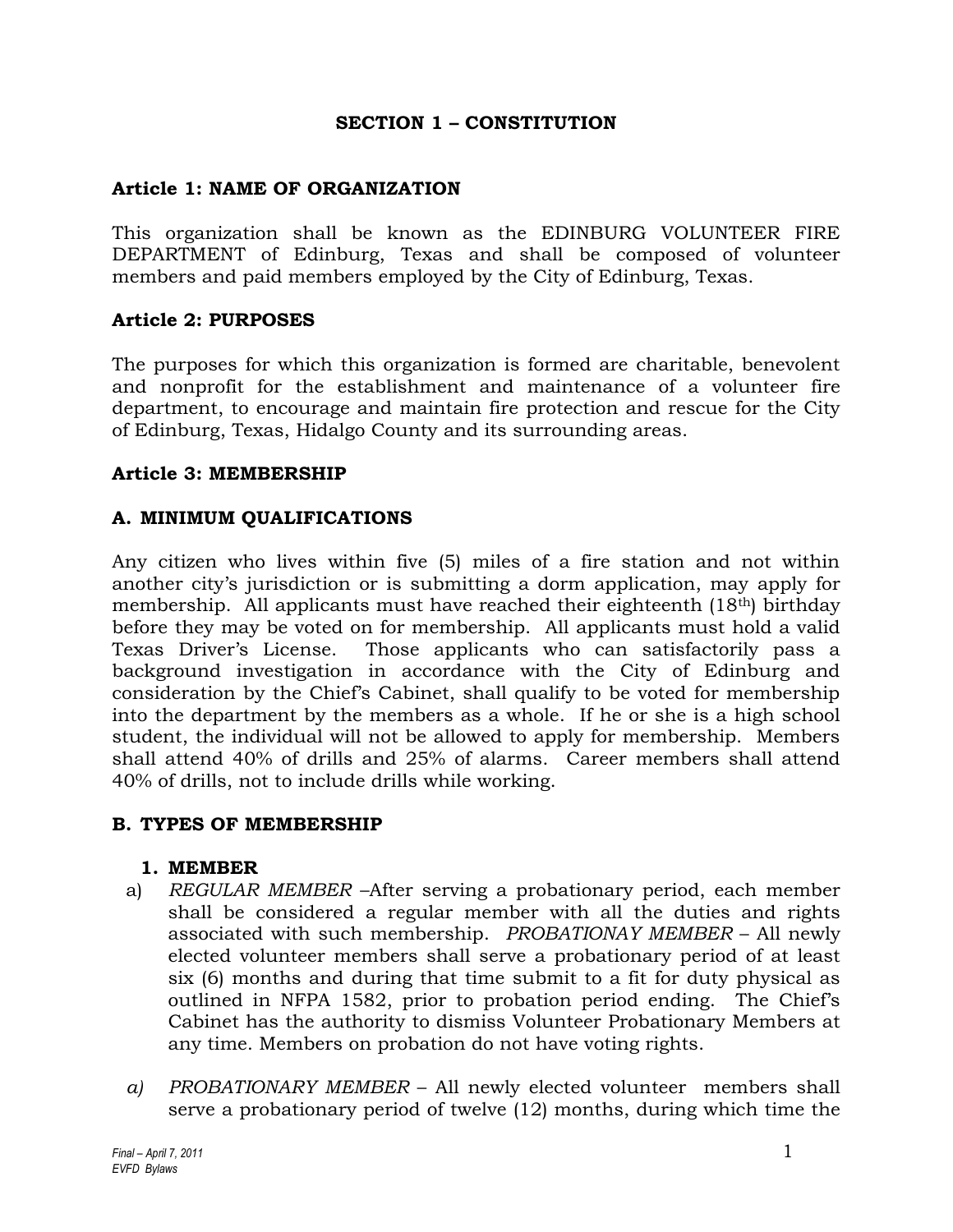probationary member shall complete the introductory firefighter certification outlined by the SFFMA and meet the fire and drill requirements and during that time submit to a fit for duty physical as outlined in NFPA 1582, prior to probation period ending. The Chief's Cabinet has the authority to dismiss Volunteer Probationary Members at any time. In addition, to not meeting the certification, drill, and fire requirements during the year probation. A probationary member shall have voting rights as early as six (6) months if the certification, drill, and fire requirements are met.

*b) REGULAR MEMBER –* After serving a probationary period,each member shall be considered a regular member with all the duties and rights associated with such membership.

# **2. DORM MEMBER**

All applicants to the dorm program must be voted into the department before submitting a dorm application. All Dorm Members shall serve in the department in accordance with duties and responsibilities as set forth in the Dorm Program Rules and under the direction of the Dorm Committee. All new Dorm Members shall serve a probationary period in accordance to the probationary requirements for regular membership. Applicants must not be married, common law, or be able to provide documentation of legal separation. Career staff will not be eligible to participate in Dorm Program.

# **3. HONORARY LIFE MEMBER**

A member who has met the State Firemen's Pension Retirement Plan Rules and received a retired status from the Edinburg Volunteer Fire Department, or a career member who retires from the City of Edinburg Fire Department. These members do not have voting rights.

# **4. CAREER MEMBERS**

These are members employed by the City of Edinburg with a fire department commission appointment to support the volunteer organization. They are not members of the volunteer organization unless they have applied for and met the requirements of regular membership. Career staff will be granted voting rights, after satisfying their probationary period of 1) one year employed with the Edinburg Fire Department or 2) successfully completed their probationary period as an Edinburg Vol. Firefighter prior to becoming a Career Firefighter.

# **5. MEMBER BY MERIT**

Members that have something to add to the department but do not meet the requirements of regular membership. An individual who possesses abilities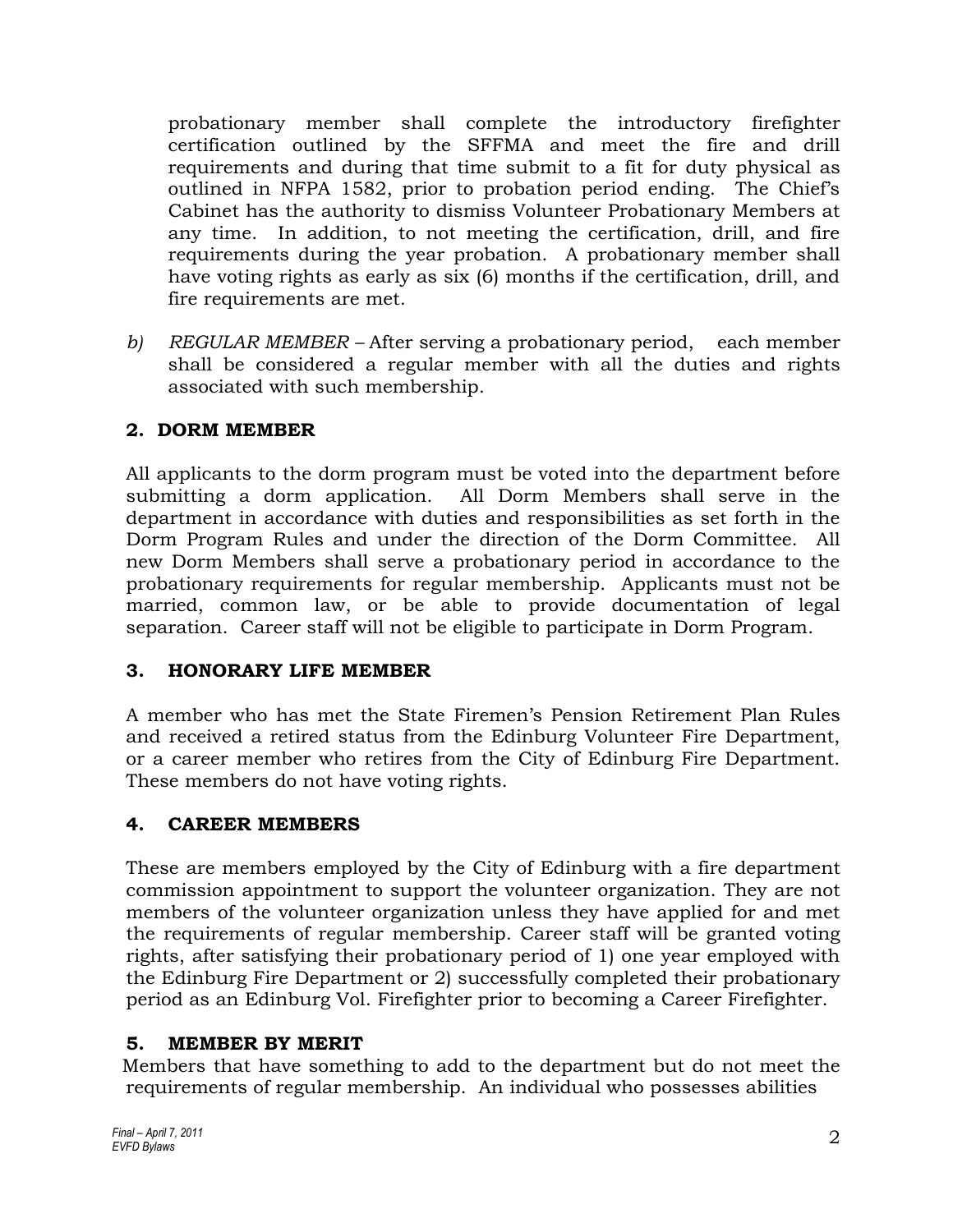which are seen as invaluable to the department. These members maintain their status in the department and participate in organizational business.

**REQUIREMENTS:** - Be a current or previous member of the department. **-** Have department approval by two thirds

- 2/3 of the members present.
- **-** Have knowledge, skills or abilities that are beneficial to the department.

# **Article 4: BUSINESS ORGANIZATION**

The business organization shall be composed of a President, Vice-President, Secretary, Treasurer, Chaplain and Sergeant-At-Arms. All officers shall be elected at the first business meeting in May of every year. The Chief, all Assistant Chiefs, Captains, Lieutenants, President, Vice-President, Secretary, Treasurer, Chaplain, Sergeant-At-Arms and mascot shall be elected by secret ballot by the department's membership.

# **Article 5: MEETINGS**

Regular meeting will be held once each week, with the first meeting in each month to be a business meeting, special and/or called meetings may be held at any time providing:

- 1. Both the President and Chief agree to call the meeting.
- 2. All members of the Department are notified, if possible.
- 3. Any holiday falling on a Monday will be voted on by the membership, whether to leave it on the Monday or change it to another day of the same week.

# **Article 6: RULES FOR AMENDING**

The Constitution and By-Laws may be amended by submitting a written copy of the amendment at three (3) regular or special business meetings, which shall be read at each meeting and at the third meeting shall be voted upon and if carried by two-thirds (2/3) of the members present, it shall become a part of the Constitution and By-Laws and duly recorded in the minutes.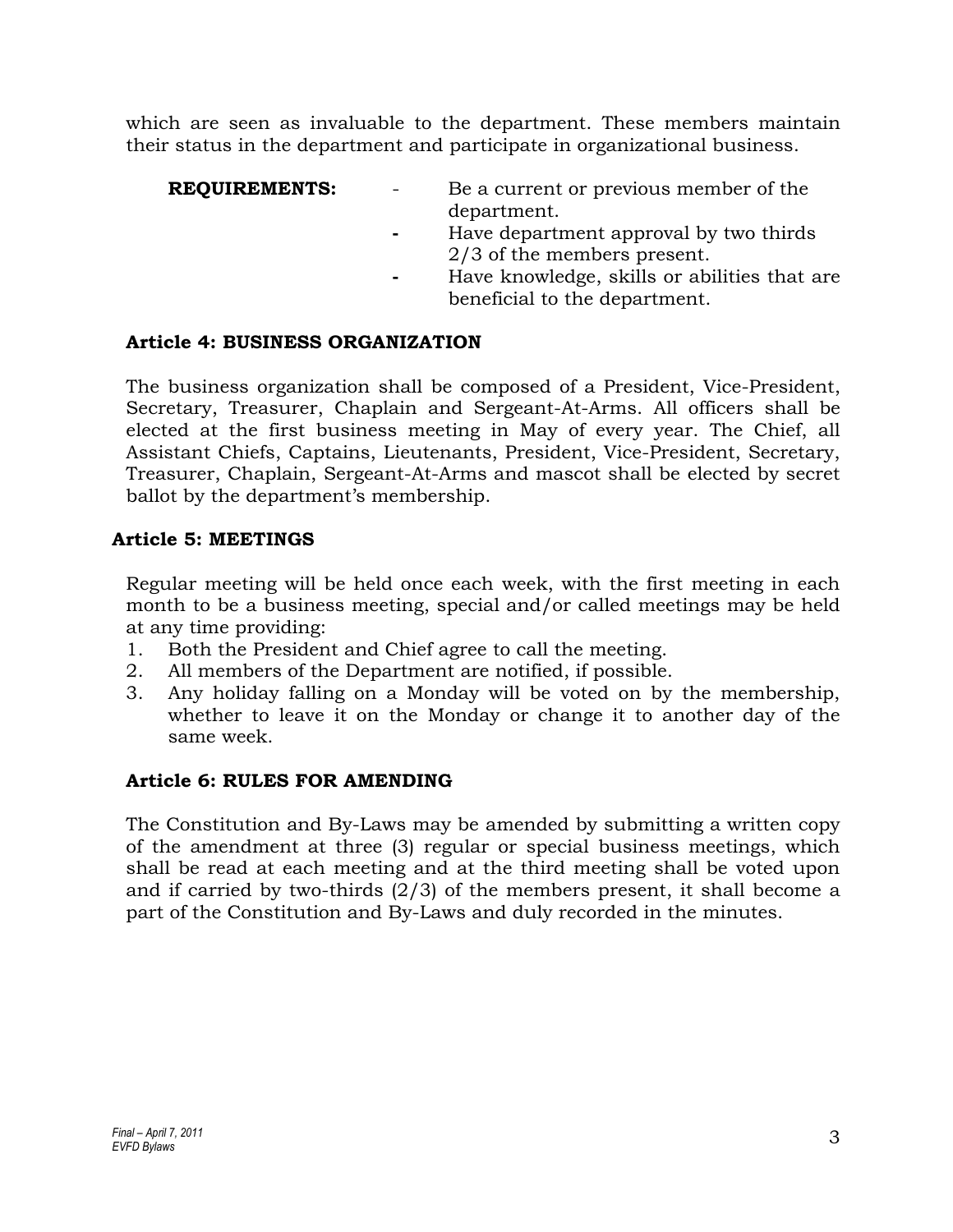#### **SECTION 2 – BY-LAWS**

## **Article 1: PREFERRED QUALIFICATIONS AND DUTIES OF OFFICRES**

Career and volunteer members will be eligible to hold an Administrative Office; only volunteer firefighters are eligible for Line Officer Positions.

## **Paragraph A: CHIEF (1)**

The City of Edinburg Fire Chief will assume the responsibilities of the Volunteer Chief of the Edinburg Volunteer Fire Department.

- 1. DUTIES: The Chief shall have full and complete charge of the Edinburg Volunteer Fire Department at all times, taking charge at all fires and any other emergencies involving the Edinburg Volunteer Fire Department. Additionally, the Chief shall take charge at all practice drills and direct the volunteers and their labors through the Assistant Chiefs, Captains and Lieutenants of each company or as otherwise directed by the Chief.
- 2. MINIMUM QUALIFICATIONS: Mirror City of Edinburg job requirements.

## **Paragraph B: (4) VOLUNTEER ASSISTANT CHIEFS**

- 1. DUTIES: The Assistant Chief shall assume all the duties of the Chief in the Chief's absence; taking charge at all fires and any other emergencies involving the Edinburg Volunteer Fire Department. Additionally, the Assistant Chief shall take charge at all practice drills and direct personnel and their labors through the Captains and Lieutenants of each company or as otherwise directed by the Chief.
- 2. PREFERRED QUALIFICATIONS: The ASSISTANT CHIEF shall have a minimum of eight (8) accredited years in the Edinburg Volunteer Fire Department. The Assistant Chief shall hold a certification to at least the level of Advanced Fire Fighter by the State Firemen's and Fire Marshals' Association of Texas or equivalent certification. The Assistant Chief shall hold a valid Class B Exempt Texas Driver's License. Must have served as a Lieutenant and Captain in the Edinburg Volunteer Fire Department organization meeting qualifications for each.

# **Paragraph C: (3) PAID DEPUTY CHIEFS:**

Paid Deputy Chiefs will have the same level of authority as the Volunteer Assistant Chiefs in the Volunteer Fire Department.

1. DUTIES: The Deputy Chief shall assume all the duties of the Chief in the Chief's absence; taking charge at all fires and any other emergencies involving the Edinburg Volunteer Fire Department. Additionally, the Deputy Chief shall take charge at all practice drills and direct personnel and their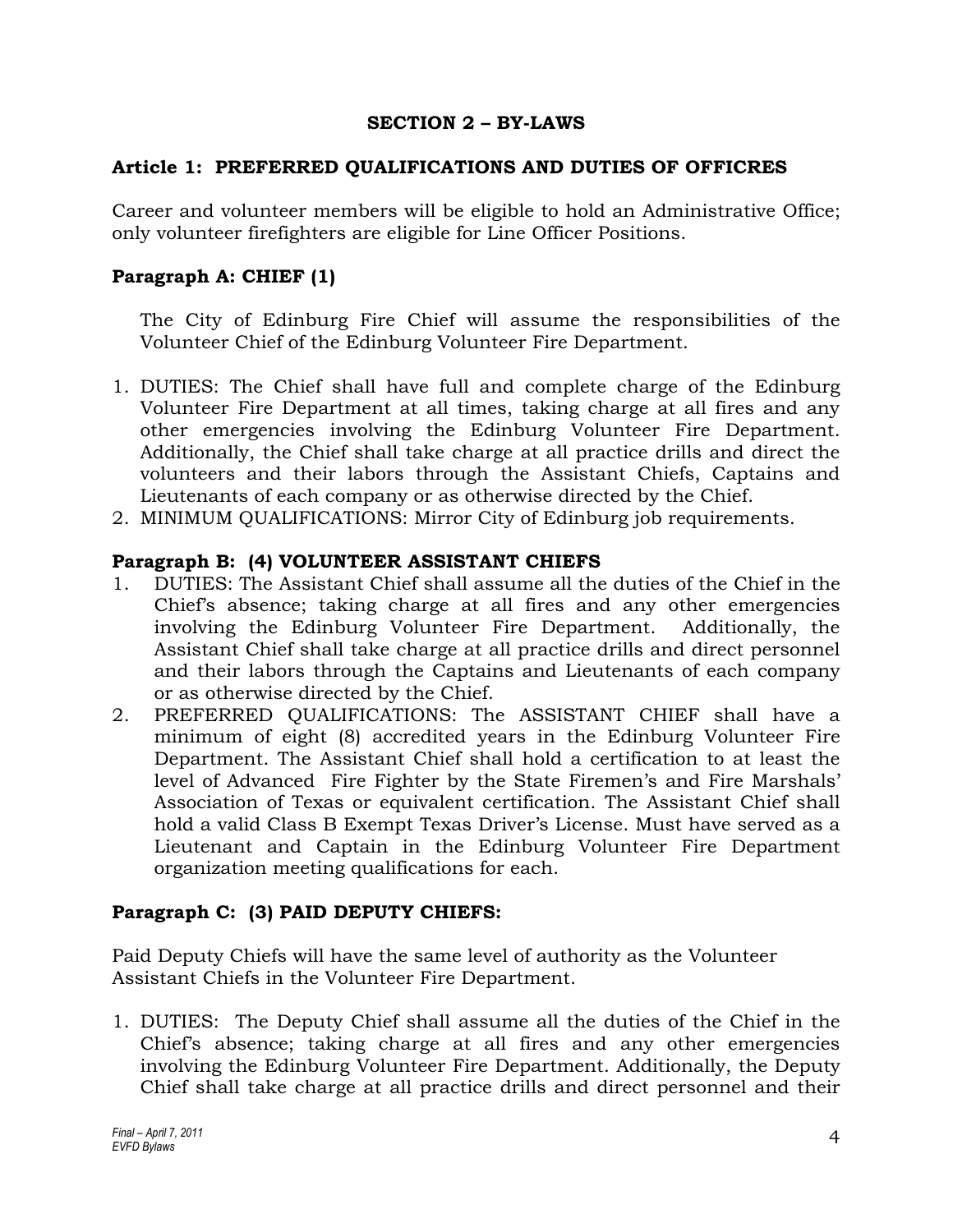labors through the Captains and Lieutenants of each company or as otherwise directed by the Chief.

2. MINIMUM QUALIFICATIONS: Mirror City of Edinburg job requirements.

# **Paragraph D: CAPTAIN (4)**

- 1. DUTIES: The Captain of each Company will have charge of firefighters and direct them at the orders of the Chief or Assistant Chiefs. The first Captain on the scene of any scene of any incident shall be in command until released by a Chief Officer.
- 2. PREFERRED QUALIFICATIONS: Each Captain shall have a minimum of five (5) accredited years in the Edinburg Volunteer Fire Department and shall hold a certification to at least the level of Intermediate Fire Fighter by the State Firemen's and Fire Marshals' Association of Texas or equivalent certification. Captain will hold a valid Class B Exempt Texas Driver's License. Must have served as a lieutenant in the Edinburg Volunteer Fire Department Organization meeting the qualifications.

# **Paragraph E: LIEUTENANT (4)**

- 1. DUTIES: The Lieutenant shall work under the direction of the Captain in directing firefighters, and in case of the absence of the Captain, shall assume the responsibility along these lines. In the absence of a Chief Officer or Captain, the first Lieutenant on the scene of any incident shall be in command until relieved by a Chief Officer or Captain.
- 2. PREFERRED QUALIFICATIONS. Each Lieutenant shall have a minimum of three (3) accredited years in the Edinburg Volunteer Fire Department and shall hold a certification to at least the level of Basic Fire Fighter by the State Firemen's and Fire Marshals' Association of Texas or equivalent certification. Lieutenants will hold a valid Class B Texas Exempt Driver's License.

# **Paragraph F: PRESIDENT**

- 1. DUTIES: The President shall preside at all business meetings and Chief of the organization. The President shall appoint committees and do all duties generally incumbent upon by the presiding officer of such organization.
- 2. PREFERRED QUALIFICATIONS: The President shall be a regular member and have a minimum of three (3) accredited years in the Edinburg Volunteer Fire Department.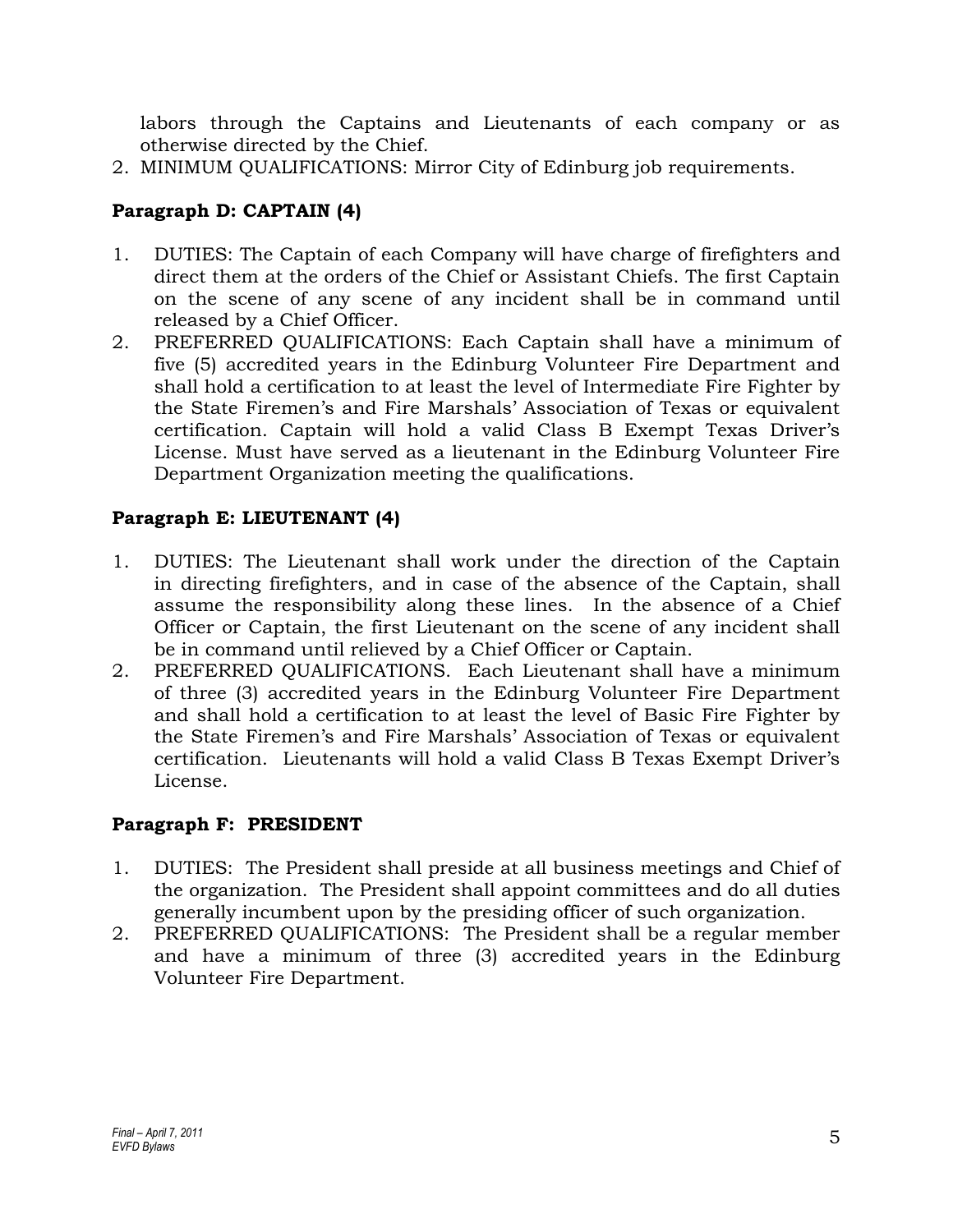## **Paragraph G: VICE PRESIDENT ELECT**

- 1. DUTIES: The Vice President shall act in the absence of the President or take the chair at the wish of the President when that officer is attending to other duties or making recommendations to the department.
- 2. PREFERRED QUALFICATIONS: The Vice President shall be a regular member and have a minimum of three (3) accredited years in the Edinburg Volunteer Fire Department or three (3) years as a career member of the volunteer department.

# **Paragraph H: SECRETARY**

- 1. DUTIES: The Secretary shall be responsible for minutes of all business meetings, and shall make permanent record of all transactions. The Secretary shall be responsible for all correspondence and attendance records in a timely manner.
- 2. PREFERRED QUALIFICATIONS: The Secretary shall have a minimum of two (2) accredited years in the Edinburg Volunteer Fire Department or two (2) years as a career member of the volunteer department. The Secretary shall have basic clerical and business abilities.

# **Paragraph I: TREASURER**

- 1. DUTIES: The Treasurer shall receive and disburse all monies of this organization by check, countersigned by the Chief of the Department, on the Department funds, taking an itemized receipted bill for all monies expended. It shall be the Treasurer's duties to have a report and present it at each and every regular business meeting and at any Chief's Cabinet Meeting when requested. The Treasurer shall furnish a security bond in favor of the Edinburg Volunteer Fire Department, in the sum of one hundred thousand dollars (\$100,000). The cost of this bond shall be paid by the Edinburg Volunteer Fire Department.
- 2. MINIMUM QUALIFICATIONS: The Treasurer shall have a minimum of two (2) accredited years in the Edinburg Volunteer Fire Department or two (2) years as a career member of the volunteer department. The Treasurer shall possess sound fiscal management abilities.

**Paragraph J: SERGEANT-AT-ARMS (1) –** The Sergeant-At-Arms duties shall be to keep order at all meetings and has the authority to excuse any member from any meeting for just cause.

**Paragraph K: CHAPLAIN –** The Chaplain of the Department shall give the invocation and benediction for all business meetings and shall be in charge of all memorial services of a religious nature in which the Department might participate. The Chaplain is not required to be a member of the Department.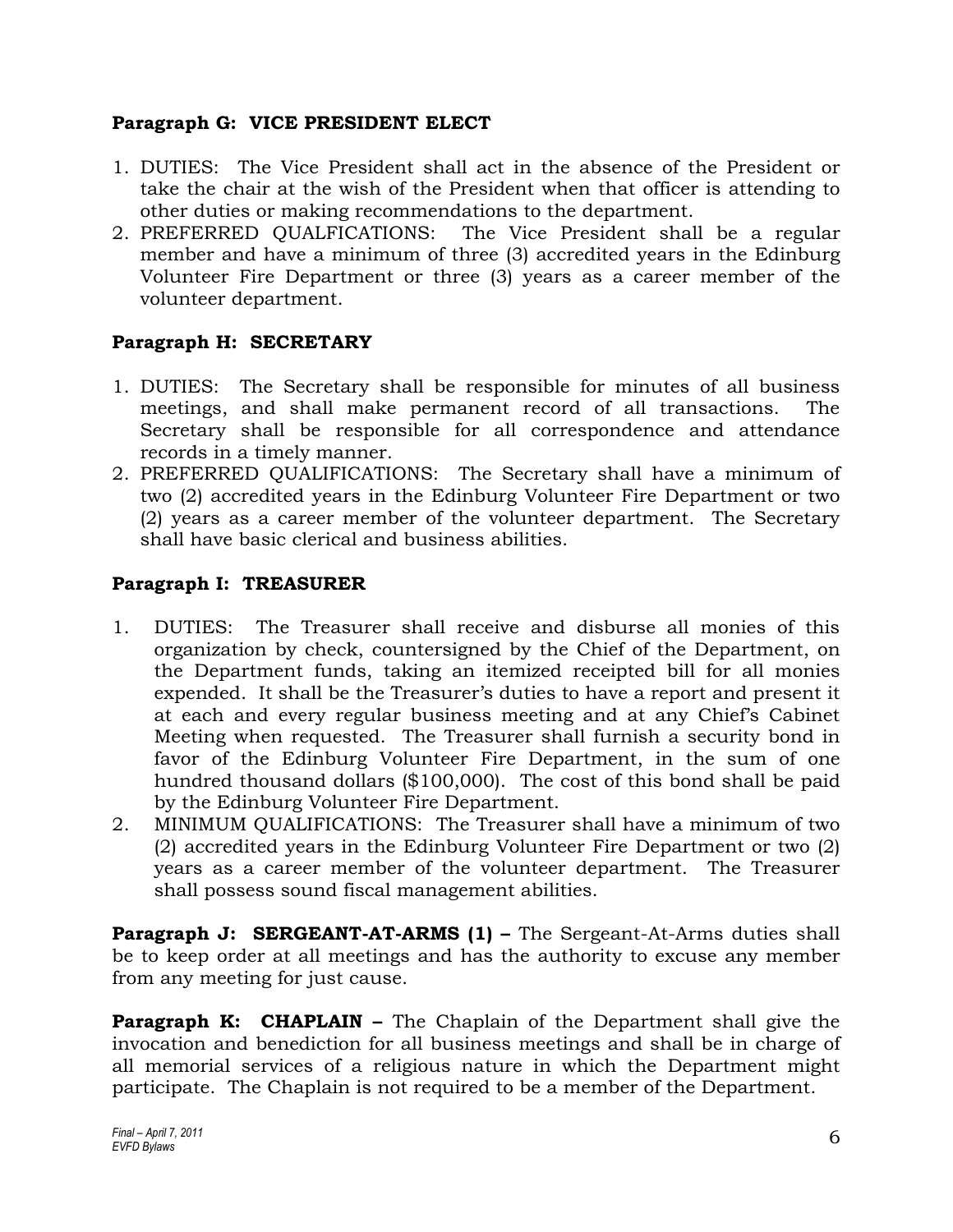**Paragraph L: MASCOT** – The Mascot shall be elected at the first regular business meeting in May of each year in accordance with the By-Laws. The Mascot shall be elected by secret ballot. The Mascot shall be the son, daughter, grandson, granddaughter, stepson, stepdaughter, brother, sister, niece or nephew of a regular member volunteer or career staff of the department and must be between the ages of 6 years and 15 years of age. The Mascot must maintain passing grades in school while in office.

## **Article 2: CHIEF'S CABINET**

**Paragraph A: MEMBERS** - The Chief's Cabinet shall be composed of the Chief of the Department, the Assistant Chiefs, the Deputy Chiefs, all Captains, all Lieutenants, the President of the organization, the Vice President and the Secretary.

**Paragraph B: MEETING -** The Cabinet shall meet upon the instruction of the Chief or the Assistant Chief in command during the Chief's absence, or may be called by any three (3) members of the cabinet. The Chief's Cabinet will meet each month prior to the Business Meeting for whatever business is necessary.

**Paragraph C: DUTIES –** The duties of the Cabinet, are to handle any emergency business that might come up that could not be held over to a regular meeting of the department. The action and discussion of all fire department business will be with all Chief's Cabinet. Any operational incident shall, be decided by line officers in the Chief's Cabinet all decisions being final and binding, subject to appeal include appeal upon the entire department. This Cabinet shall not have the privilege, however, of creating debts.

**Paragraph D: FURTHER DUTIES –** It shall further be the duty of this cabinet to bring before it any member of the Volunteer Fire Department for trial for insubordination to their superior officer, for failure to attend practice and meetings, for conduct unbecoming a member or for the disgrace of the Department. The action of this Cabinet in dismissing any member from the Department shall be final subject to appeal. The Chief's Cabinet shall consider applications by potential members to the department. The Cabinet shall recommend to the department their consideration of the application either favorably or unfavorably.

**Paragraph E: CABINET QUORUM** - It shall take one-half (1/2) of the members of the Cabinet to constitute a quorum and the majority vote in any meeting shall be the rule.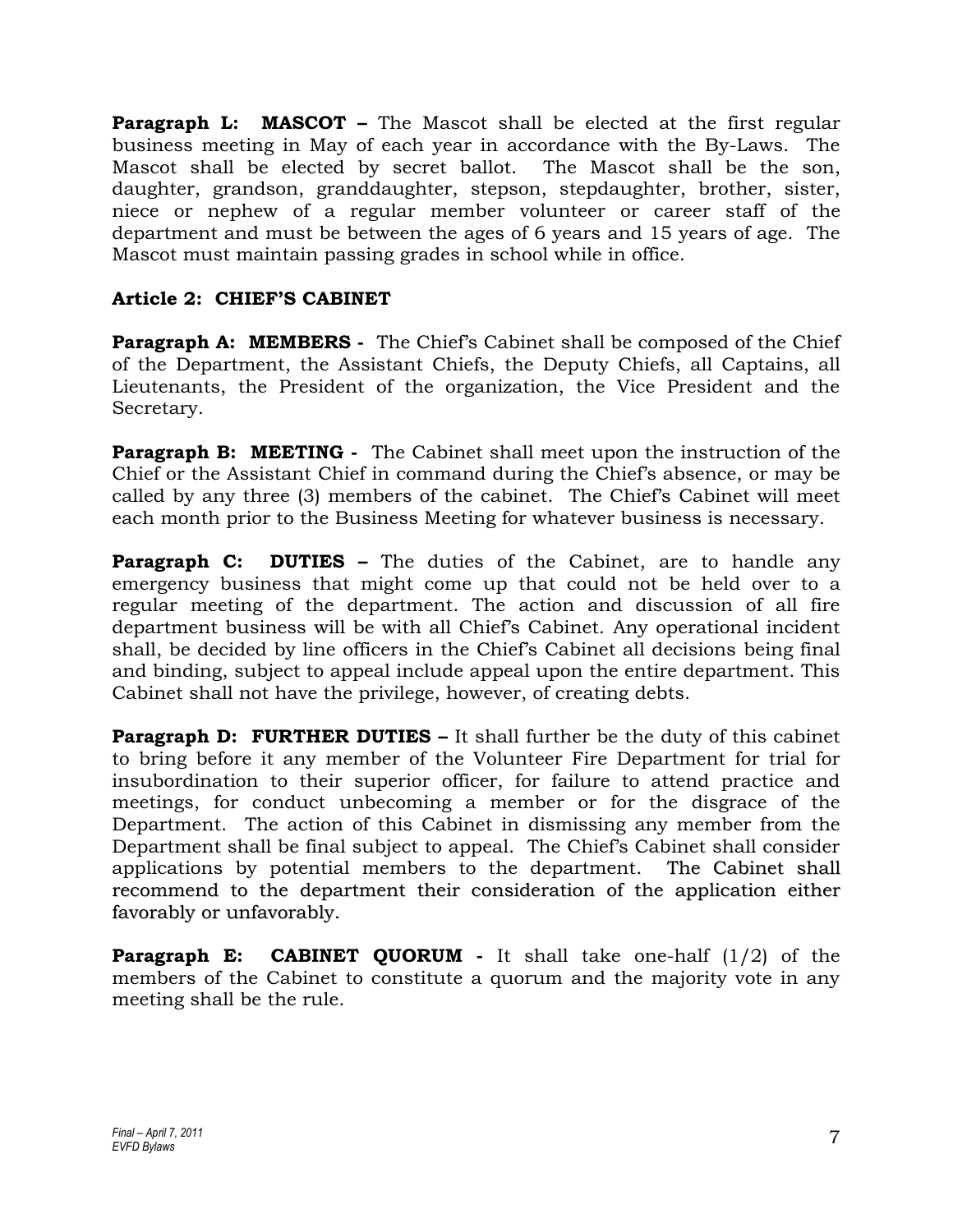# **Article 3: PARLIAMENTARY PROCEDURE**

**Paragraph A: AUTHORITY –** The rules contained in "Robert's Rules of Order, Revised Edition" shall govern the department in all cases to which they are applicable, and in which they are consistent with the By-Laws or the special rules of the department.

**Paragraph B: ORDER OF BUSINESS –** During Business Meetings all business before the Department shall be taken up in the following sequence of order:

- 1. Invocation
- 2. Pledge of allegiance
- 3. Roll Call
- 4. Readings of minutes of previous meetings not read
- 5. Treasurer's Report and acceptance
- 6. Presentation of bills for disposal will be posted
- 7. Reports
- 8. Election of officers and/or applications for membership
- 9. Unfinished or miscellaneous business
- 10. New business
- 11. Benediction
- 12. Adjournment

May voting stretch meeting over two Mondays

# **Paragraph C: STANDING PARLIAMENTARY RULES**

- 1. QUORUM A quorum shall consist of a majority of the members on the roll of the department.
- 2. ENTITLED TO THE FLOOR Only one member shall be entitled to the floor during same period of time.
- 3. PRIVELEGE OF THE FLOOR Any member desiring the privilege of the floor shall rise and address the chair.
- 4. ADDRESSING THE MEMBERSHIP- Members must approach podium to address the membership.
- 5. RECOGNITION No member shall be allowed to speak until properly recognized by the chair.
- 6. RECOGNITION OF THE QUESTION No question can come before the Department unless properly moved, seconded, and declared open for discussion by the chair.
- 7. YEAS AND NAYS Any member may call for the Yeas and Nays on any motion, and each member shall be required to answer to his name on the roll call unless excused by the chair.
- 8. MAJORITY VOTE All motions, unless otherwise decided by the By-Laws, shall be settled by a majority of the votes cast.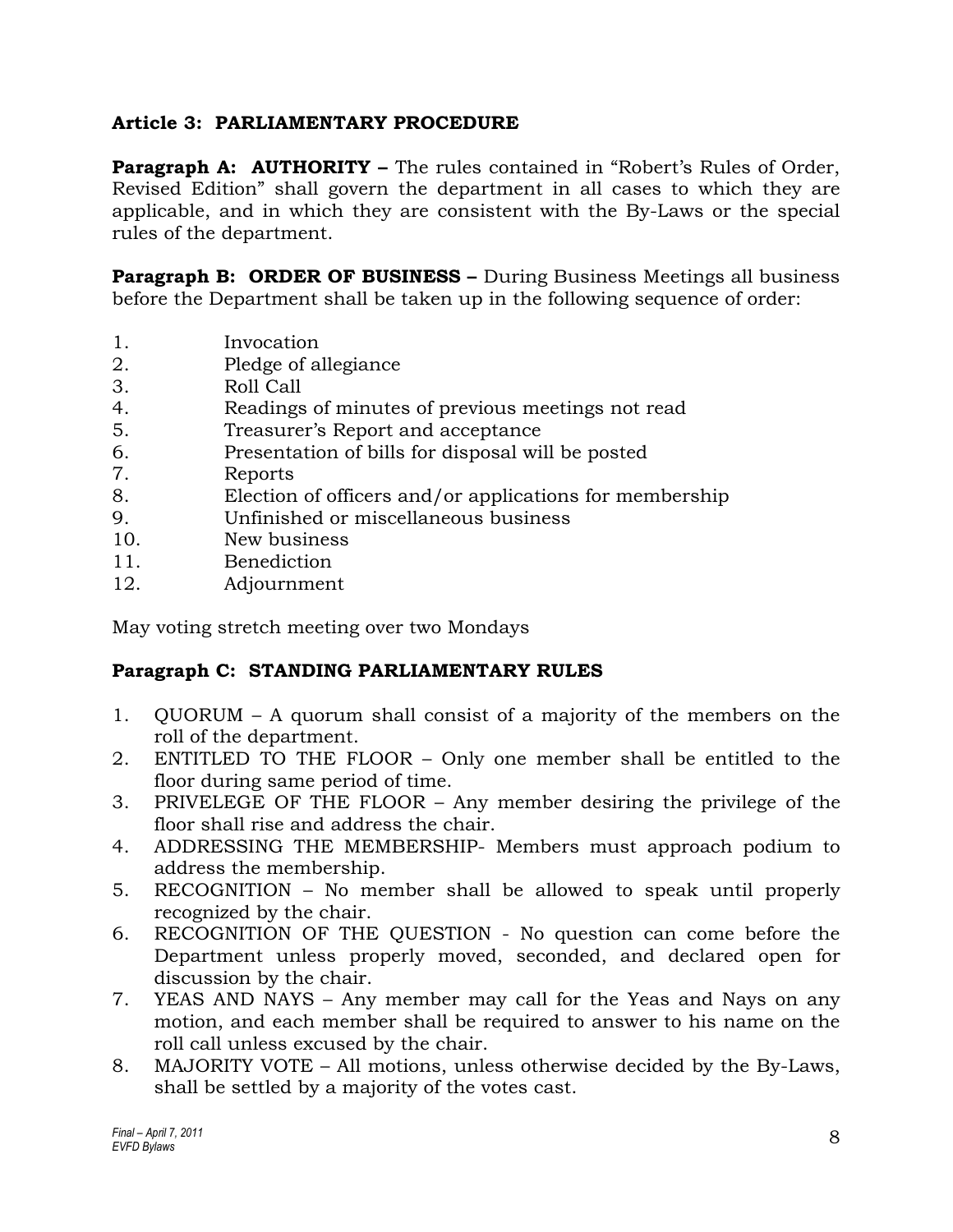- 9. SPEAKING TIME No member shall speak more than five (5) minutes on any subject at any time, or more than twice on the same subject, except by permission of the chair.
- 10. POINT OF ORDER -When a point of order is raised by a member that is not covered in the Parliamentary Authority, the person having the floor shall take their seat until the point is decided by the chairman, and if proper, he may resume.
- 11. DISPOSAL AND/OR AMENDING OF MOTIONS When a motion is on the floor before the Department it must be disposed of before another can be entertained, and a motion cannot be made subject to more than two amendments.
- 12. HANDLING TABELED MOTIONS No subject laid on the able shall be taken up again during the same meeting unless it was understood when thus disposed of.
- 13. RECONSIDERING A MOTION A motion reconsider must come from a member who voted with the majority when the question considered was voted upon.
- 14. APPEALING A DECISION OF THE CHAIR Any member may appeal to the Department of the decision of the Chair when the question is thusly stated: "Shall the decision of the Chair be sustained?" The decision shall be decided by a majority to two-thirds (2/3) of the members voting.
- 15. LEAVING THE ROOM No member shall leave the room during the meeting unless permission is given by the Chair.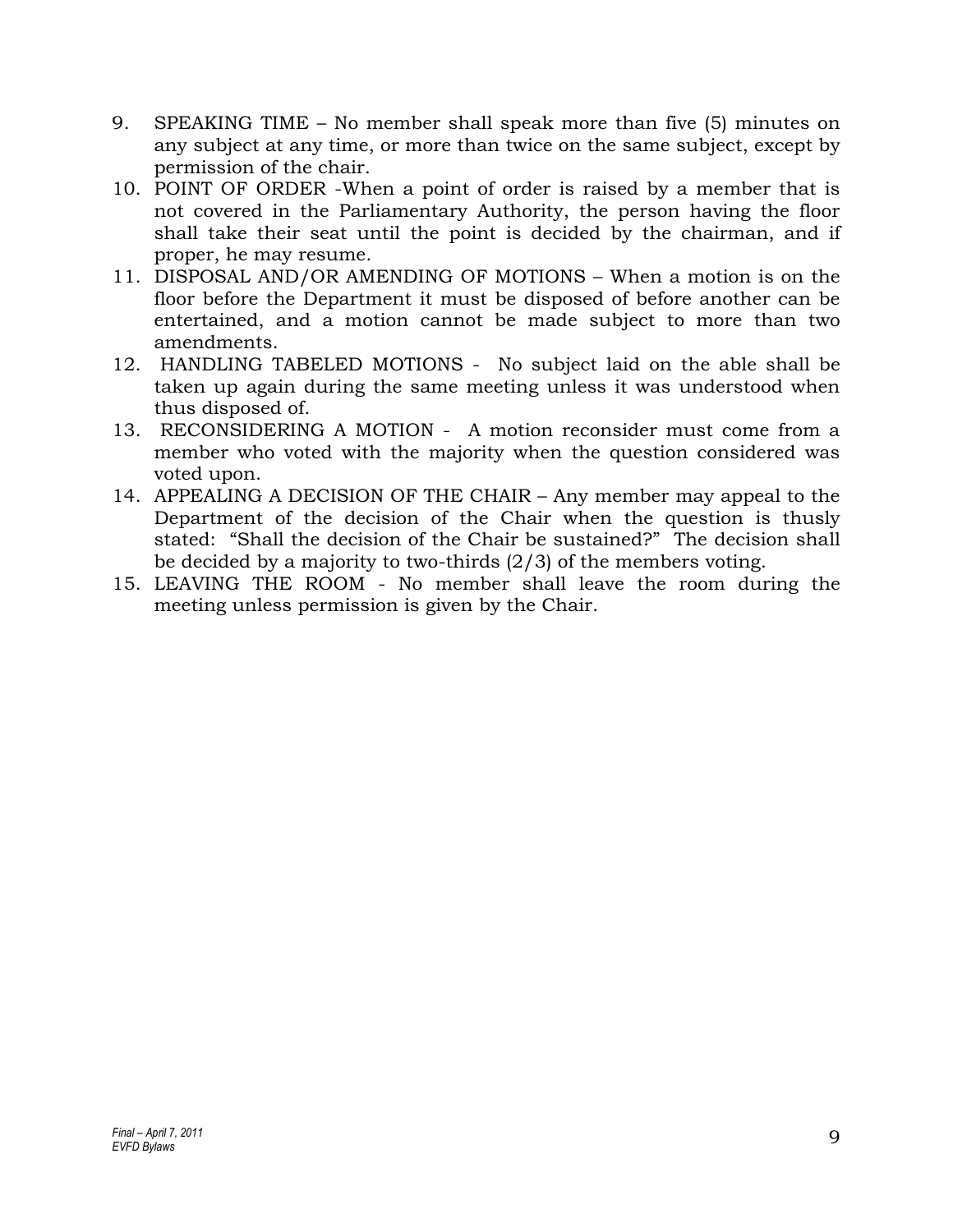#### **SECTION 3 – STANDING RULES**

#### **Article 1: MEMBERSHIP**

#### **Paragraph A:**

- 1) SCREENING All applications will be submitted by the Fire Chief to the City of Edinburg Personnel Department for background check. Applicants must meet the minimal City of Edinburg requirements as a volunteer employee. Upon approval the application will be forwarded to the Chief's Cabinet for consideration.
- 2) APPLICATIONS Applications for membership shall be read at a regular business meeting, at which time the applicant will be placed on a thirty (30) day department familiarization and evaluation period. Any applicant not meeting the requirements set forth by the department during the twelve (12) month probationary period will be given a two (2) week notice to move out of the dorms and will be immediately dropped from the roll. See Reapplying; paragraph D of this section.
- 3) All new applicants must have their membership applications signed by two (2) current voting members prior to the second reading.

**Paragraph B: VOTING** – Election to membership in this department shall be held upon completion of the department familiarization of the applicant and evaluation period, consideration by the chief's cabinet and the chief's cabinet shall render a favorable or unfavorable recommendation. The election will be conducted by secret ballot. Applicant must be approved by 2/3 voting members present.

**Paragraph C: INSPECTING BALLOT** – Any member desiring to inspect a ballot may do so upon making his request known to the Chair before the ballot is destroyed. The ballots shall be kept on file one (1) year following the election.

**Paragraph D: REAPPLYING** – After an application for membership to this department has been rejected the applicant may again make an application after a period of six (6) months.

#### **Paragraph E: REINSTATEMENT**

1. AUTOMATIC REINSTATEMENT - Any member who has resigned from the department in good standing, due to a legitimate reason will automatically be placed on the membership roll upon returning within 6 months of the resignation date.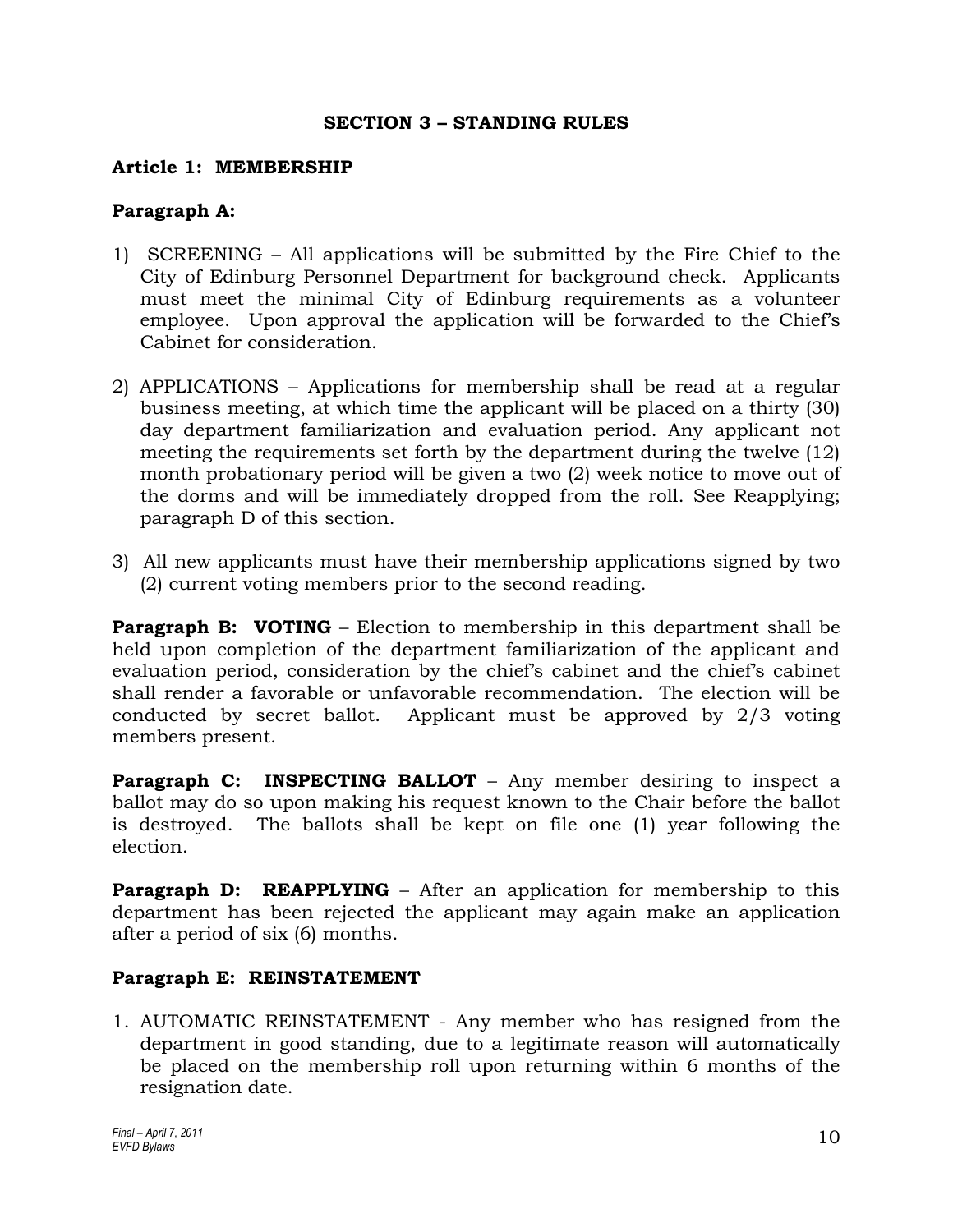2. REINSTATEMENT – (After 6 Months) Any member who has resigned from the department in good standing may reapply for membership. The former member will have to complete the thirty (30) day department familiarization, evaluation period and six (6) month probationary period. Member is not eligible for officer position until the above has successfully been completed.

**Paragraph F: COMPANY ASSIGNMENT –** When a new member is voted into the department, the member will be assigned to the company nearest to the members residence. The members of each company are under the direction of Captains and Lieutenants and shall obey any legitimate order given by the officer during any fire department related business, emergency and non emergency.

**Paragraph G: SUSPENSION -** Any member who has been suspended for any action brought by the member will be allowed to come back into the department at the end of the suspension period.

**Paragraph H: PROBATION –** All new members shall serve at least a twelve (12) month probationary period. This time shall serve as a trial and evaluation period of the probationary member. At the end of the probation period the probationary member may be granted regular membership or dismissed. The Chief's Cabinet shall make the decision. Members on probation do not have voting rights. *See Section 3, Paragraph D for reapplying.* When responding to call in privately owned vehicles, probationary members will drive in a nonemergency manner (no emergency lights, no siren).

# **Article 2: ELECTIONS**

# **Paragraph A: ELIGIBILITY FOR OFFICE**

- 1. Members shall be eligible for office only if they have met the preferred qualifications set for in the by-laws under each office position.
- 2. It is preferred that only members that have made twenty-five percent (25%) of the alarms and forty percent (40%) of the drills for the previous calendar year shall be eligible for office.

# **Paragraph B: NOMINATING COMMITTEE**

- 1. The President shall appoint a nominating committee annually.
- 2. The Nominating Committee will present its list of recommended candidates at the business meeting held in April. Nominations from the floor will also be accepted at this meeting.
- 3. The nomination committee shall only provide a list of candidates that meet the qualifications for office and eligibility for office as listed in the bylaws.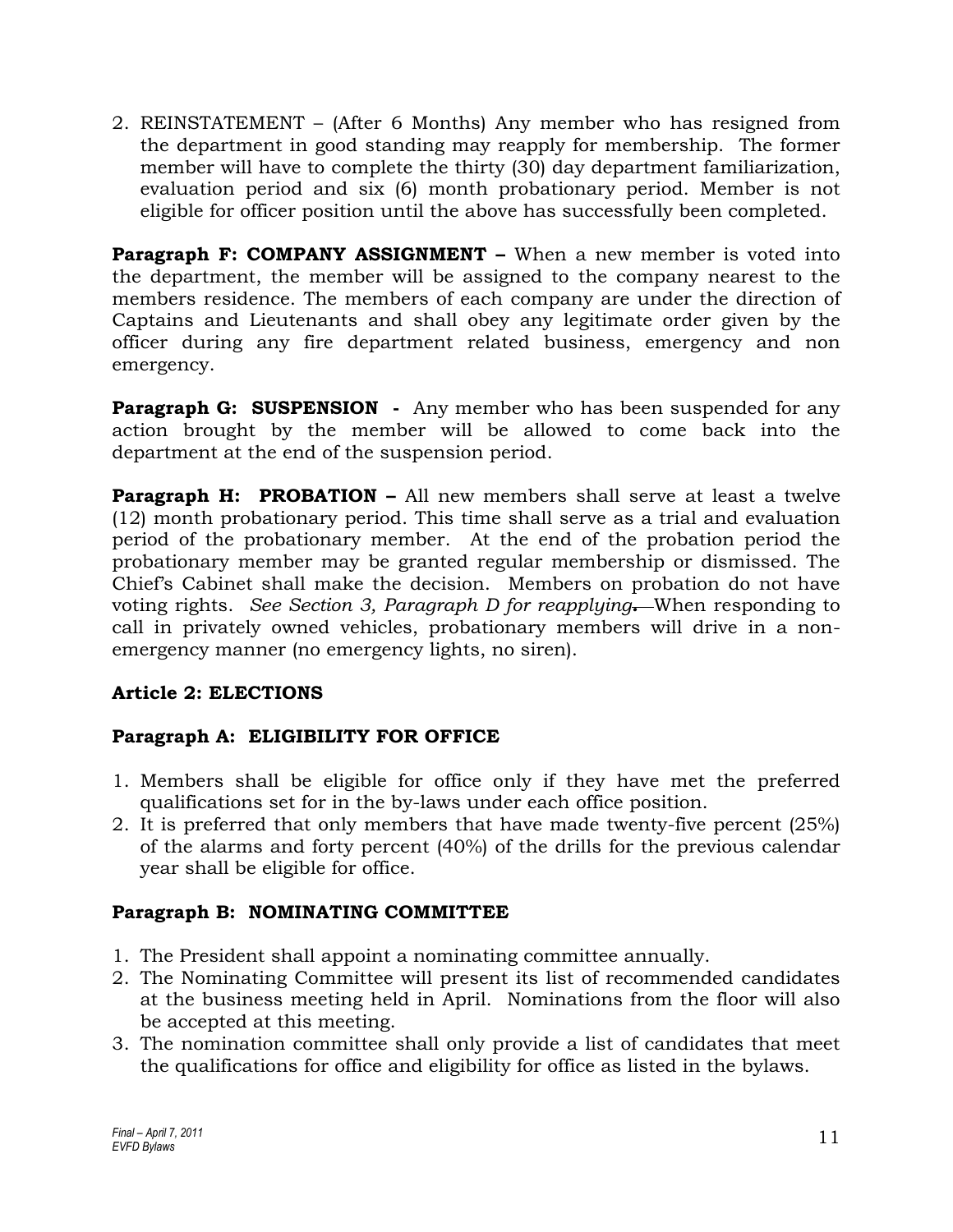# **Paragraph C: BALLOTS**

- 1. Elections will be by secret ballot at the regular business meeting held in May.
- 2. The two categories of officers shall be administrative and fire line officers. Any regular volunteer member is eligible to hold multiple offices (1) Administrative Officer Position and (1) Line Officer Position, but shall not be eligible to hold multiple offices with a category or the office of Fire Chief and President at the same time. Career members are only eligible for administrative officer positions.
- 3. Ballots shall be printed before the May business meeting.
- 4. There will be four ballot sheets. Each Candidate for fire line officer shall be eligible for the positions lower that that originally nominated. Those candidates not elected to the higher positions may then be voted on for the lower positions along with the candidates for those positions. Candidates names successfully elected to office will then be removed from the nominees. This automatic nomination may be declined by the candidate or may be unnecessary if the candidate is unopposed. Fire Line and Administrative Officers shall elected each year.
	- A. Administrative Office's Ballot:

It will contain the names of all nominees for each respective office. The member shall choose (by circling) the proper number of names from the list of candidates.

B. Assistant Chief's Ballot:

It will contain the names of all the nominees for Assistant Chief. The member shall choose (by circling) the proper number of names from the list of candidates.

C. Captain's Ballot:

It will contain the names of all the nominees for Captain. The member shall choose (by circling) the proper number of names from the list of candidates.

#### D. Lieutenant's Ballot:

It will contain the names of all the nominees for Lieutenant. The member shall choose (by circling) the proper number of names from the list of candidates.

5. Every eligible regular member shall be entitled to vote for his/her choice of one candidate for each position. If a member votes for more than one candidate, his/her ballot for that office shall not count. Any ballot that has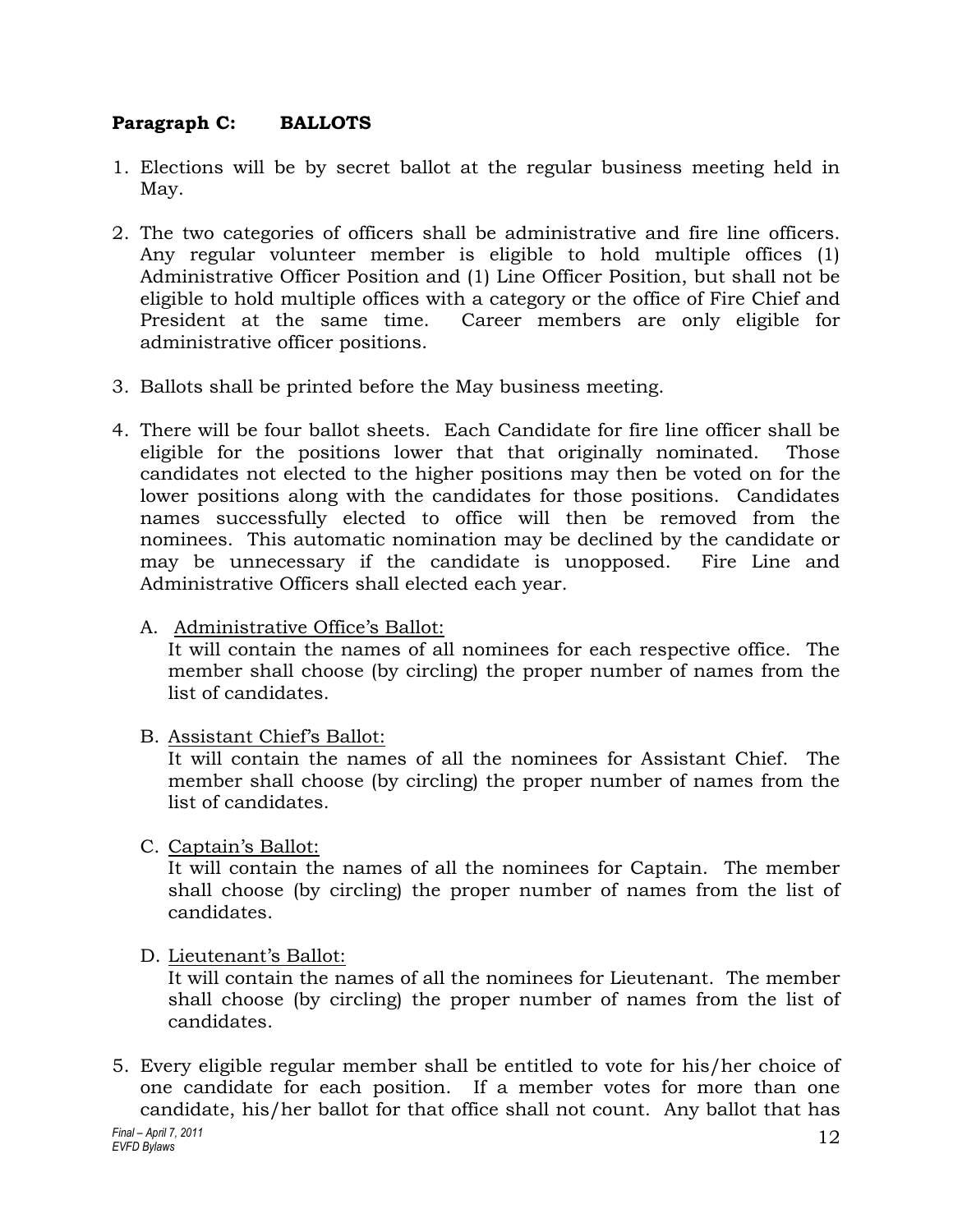been filled out incorrectly will not count. Members must be present to vote on any fire department business.

- 6. Each position(s) shall be elected by a majority vote of the members present. If position(s) can not be filled by a majority, then the vacant position(s) shall be open for re-nomination. The re-nomination can only occur twice, if unfilled, the position(s) shall remain vacant.
- 7. A copy of each of the four ballot sheets will be issued to each voting member present at the annual election. The Assistant Chief's ballot will be filled out by the voters and then will be turned into the election committee. After all the voters have turned in their ballots (The Assistant Chief's ballot) to the committee, the ballots will be counted. The Captain's ballot will not be filled out until the committee announces the results of the Assistant Chief's ballot. Fire line Candidates' that have successfully achieved a fire line position will have their names crossed off the other sheets and will no longer be considered for a lower fire line position. This process will repeated for Captain's and Lieutenant's ballot.
- 8. The election committee will present all outcomes of the election to the membership. The number of votes each candidate received in each position will be made available for the membership during the meeting. In the event of a tie, members involved in the tie will be voted on again. All ballot sheets will be kept on file until next election year, creating an eligibility list in case of a vacancy or other circumstance. In the event there is not an eligibility list, the Chiefs Cabinet shall meet and decide on eligible candidate or candidates and the Chief shall appoint at the next business or special called meeting.

# **Article 3: ATTENDANCE AT MEETINGS AND DRILLS**

**Paragraph A: REQUIRED ATTENDANCE –** All members and officers of this department shall attend 40% of the regular meetings and drills on an annual basis. Failure to attend any six (6) consecutive regular meetings or drills will automatically cause that member to be administered a 3 consecutive month voting suspension. The suspended member will be required to make 40% of the drills for the 3 month period. Career members must attend 40% of drills not to include drills while working.

**Paragraph B: LEAVE OF ABSENCE –** Any member may get a leave of absence not exceeding ninety (90) days in any calendar year period and if at the expiration of leave of absence the member has not reported for duty, the member shall automatically be dropped from the roll: the exceptions are pregnancy and military duty.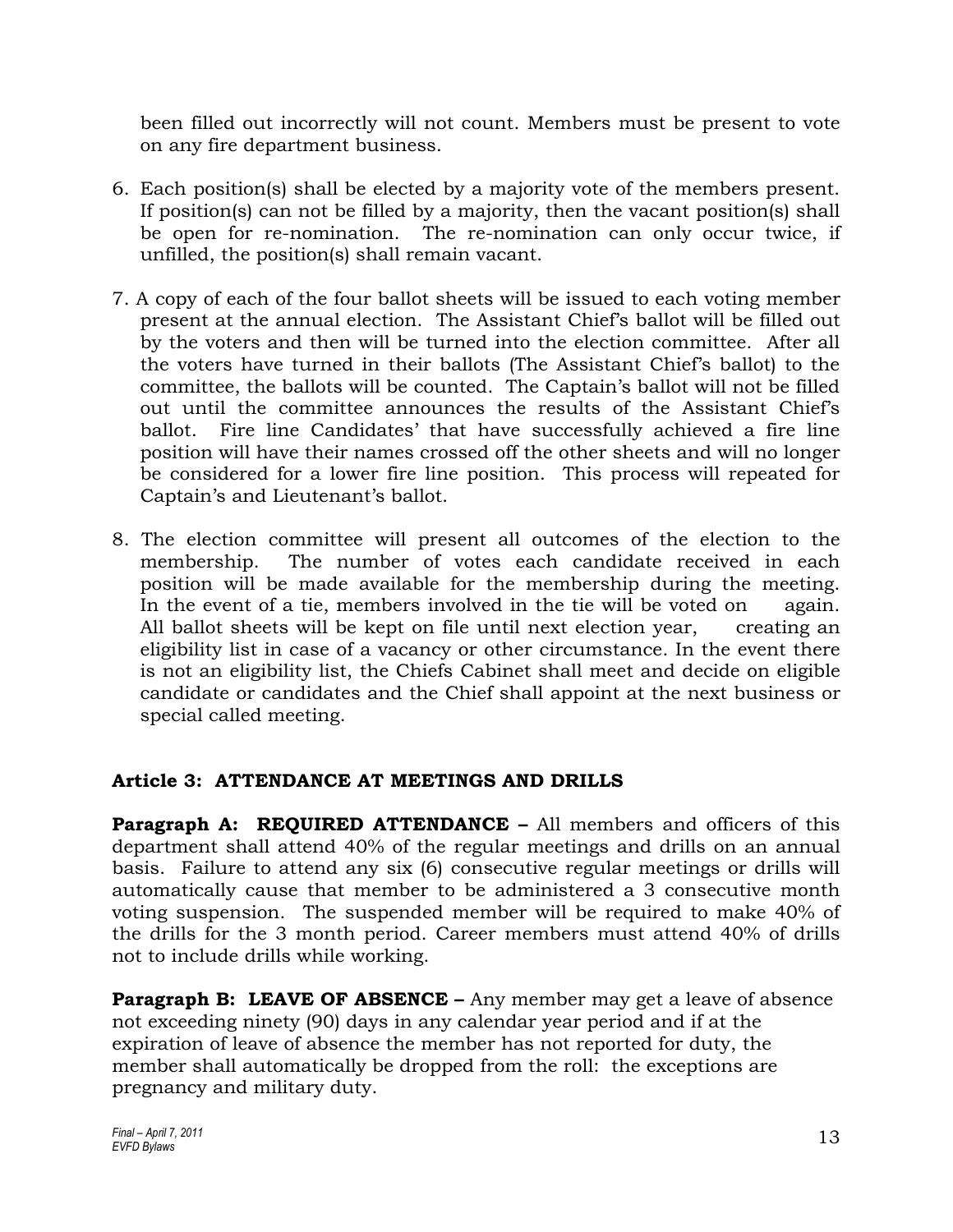- 1. PREGNANCY Upon discovering the fact of pregnancy, the member will automatically be placed on pregnancy leave of absence. The member will be allowed to return to duty upon the completion of pregnancy and a release from the doctor.
- 2. MILITARY DUTY The member will be granted an indefinite leave of absence in accordance with the member's military orders and laws governing such matters. The member will furnish a copy of their military orders to be placed in the member's permanent department file.

**Paragraph C: REINSTATEMENT FOR NON-ATTENDANCES -** Any member dropped from the roll for non-attendance cannot be reinstated in to the department for a period of six (6) months. The member must be voted on by ballot the same as a new member, the person will need to fill out an application.

# **Paragraph D: INCENTIVES**

# **1. ATTENDANCE BADGE AWARDS**

- a. ALL MEMBERS Any member who attends all regular meetings and drills in one calendar year (January 1 – December 31) will receive a Gold Attendance Badge. Any member who does not miss more than three (3) regular meetings and drills in one calendar shall receive a Silver Attendance Badge. Any member who is attending any business for the department on regular meetings or drill nights shall be counted present.
- b. SHIFT MEMBERS Members who are shift workers employed by entities and perform shift work may be eligible to receive a special attendance award. A shift worker with eighteen (18) absences or less in one calendar year will be eligible for a Bronze Attendance Badge. A shift worker with twenty (20) absences or less in one calendar year will be eligible for a Pewter

Attendance Badge. These situations will be handled according to the Fire Chief's discretion.

#### **2. TRADITIONAL STYLE HELMETS**

The helmet will be issued after three years of required attendance and participation with the Edinburg Volunteer Fire Department, after five years with continued required service with the department and after proper paperwork is completed and approved by the City of Edinburg, the helmet will become the property of the individual to whom it was issued.

# **Article 4: CONDUCT**

# **Paragraph A: FAILURE TO OBEY COMMAND- (Volunteer/Career)**

*Final – April 7, 2011 Final – April 7, 2011*<br>*EVFD Bylaws* 14 Any volunteer firefighter or officer failing to obey the command of his superior officer during any fire department related business, emergency and non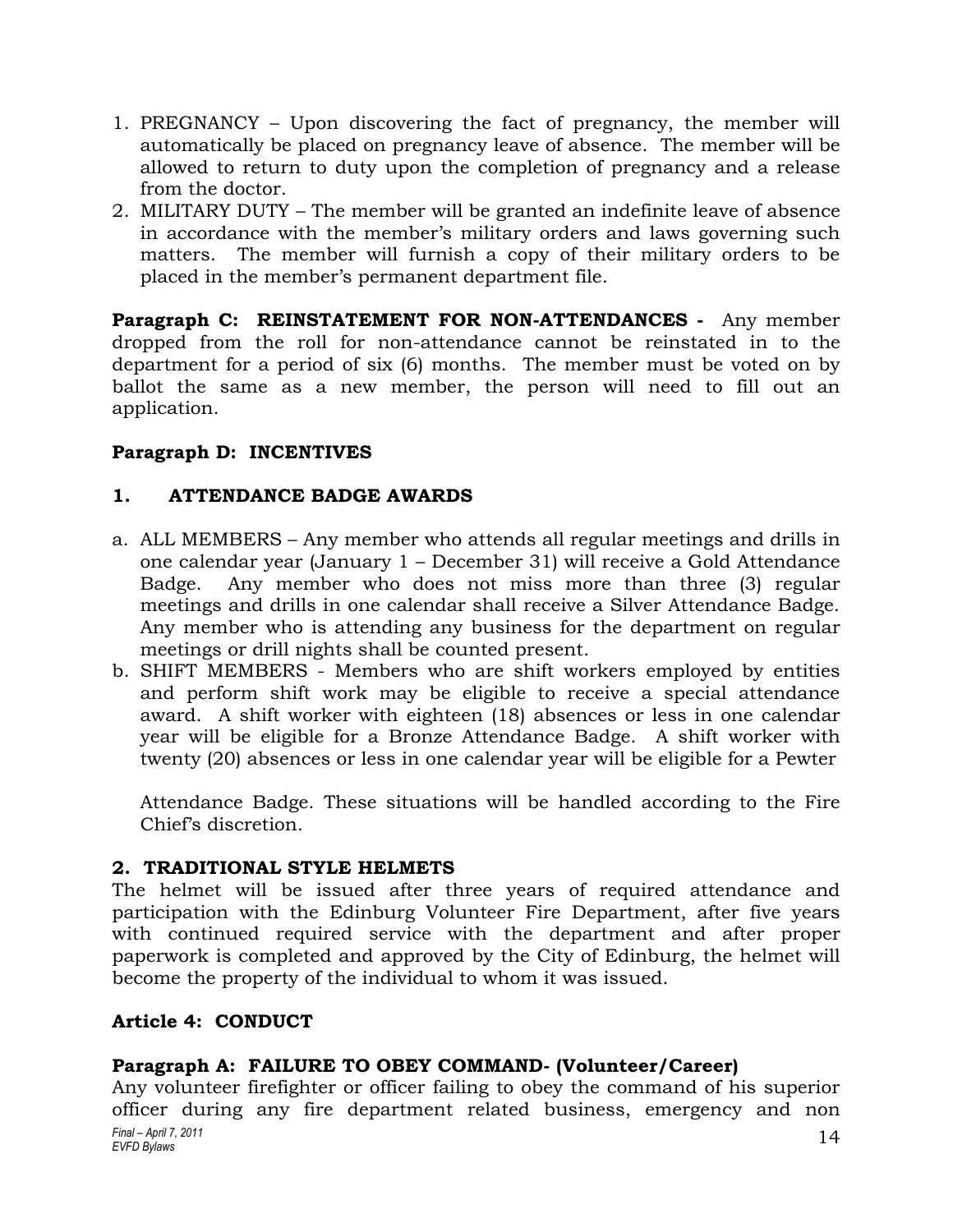emergency shall be guilty of insubordination. Any career firefighter or officer failing to obey the command of his superior officer during any fire department related business, emergency and non-emergency shall be accused of insubordination in accordance to city policy. Any volunteer firefighter or officer who, in the opinion of the presiding officer at a business meeting, does not conduct himself in an orderly manner shall be guilty of insubordination. Any career firefighter or officer who, in the opinion of the presiding officer at a business meeting, does not conduct himself in an orderly manner shall be accused of insubordination in accordance to city policy.

**Paragraph B: INSUBORDINATION -** Any firefighter or Officer accused of insubordination shall be called before the Chief's Cabinet and shall be given a fair and impartial trial. If found guilty, the member shall be subject to the disciplinary actions set forth by the Chiefs Cabinet or city policy.

# **Paragraph C: INTOXICATION – Refer to City Policy**

**Paragraph D: CRIMINAL OFFENSE –** Any member convicted of a felonious offense shall be considered a disgrace to the department. If at any time a member has a felony or misdemeanor complaint against him or her, the Fire Chief shall review the basis of the complaint and determine if the member shall be terminated or placed on restricted duty until the disposition of such complaint. Any action by the Fire Chief shall not be construed as being guilty of such complaint.

**Paragraph E: DISGRACING THE DEPARTMENT –** Any member found guilty of disgracing the department by the Chief's Cabinet will be automatically dropped from the roll of the department and his badges and all other properties of the department shall be taken from the member.

# **Article 5: ALARMS**

Paragraph A: ATTENDANCE AT FIRES - Every member shall endeavor to answer every alarm possible and remain at the scene of the alarm until dismissed by the officer-in-charge, unless excused by the officer-in-charge. Because of the large area the department covers and the indiscriminate nature of emergencies, the department may be requested to respond to alarms while others are still being mitigated; to assist in maintaining readiness, members not on the scene of an alarm shall endeavor to "stand-by" for other alarms whenever possible. All probationary firefighters must report to the station and not the scene.

*Final – April 7, 2011 Einal – April 7, 2011*<br>*EVFD Bylaws* 15 **Paragraph B: EDINBURG FIRE DEPARTMENT OPERATING GUIDELINES AND RELATED CITY ORDINANCES** - The Edinburg Volunteer Fire Department has standard operating guidelines in which are used in management of incidents, equipment and personnel. The City of Edinburg has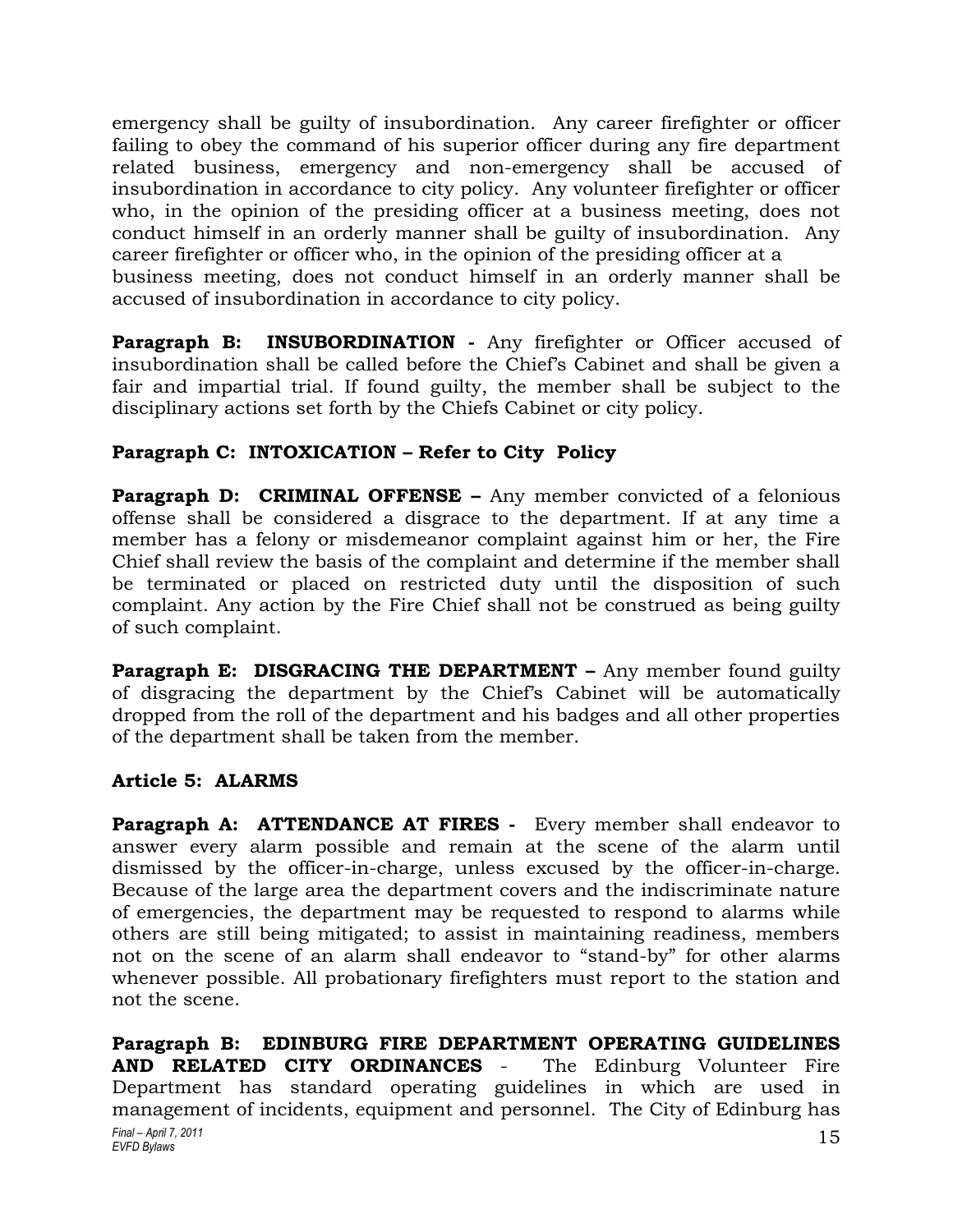ordinances in which establish, authorize and cover all operations of the Edinburg Volunteer Fire Department. All members and non-members associated with the fire department, whether paid or volunteer, shall conduct themselves in accordance with the established rules, ordinances, policies and procedures in an effort to operate the business, the organization, the emergency and non-emergency incidents as safe and effectively as possible.

# **Article 6: UNIFORMS**

**Paragraph A: DESCRIPTION -** The Edinburg Volunteer Fire Department uniform shall consist of the following: Blue shirt, dark blue trousers, badges, nameplate, department patch, black socks, plain black shoes or boots well blackened and a black belt. The complete uniform shall be worn as designated and no part shall be worn separately. The uniform shall be kept clean and neatly pressed at all times. This uniform will be known as the Class B Uniform. Probationary members and dorm members will not be issued nor shall wear a Class B Uniform. No member shall loan his/her Class A or B Uniform components to a probationary or dorm member. Members with ten (10) or more years of accredited service shall qualify to be issued the "Class A" Uniform.

**Paragraph B: REPLACEMENT –** If any or all of this uniform is damaged during actual firefighting, or on fire department business, it will be replaced by the department. Should this uniform be damaged by any other use than the above, the individual to whom the uniform was issued will replace any or all of member's uniform. Any uniform apparel issued by the EVFD will be used only by fire personnel.

**Paragraph C #1: CLASS A UNIFORMS DESIGNATED DRESS CODE –** Navy blue fire service jacket, navy blue pants, white shirt with black tie and black shoes. Class A uniforms shall only be issued after ten (10) years of accredited service in the EVFD.

**Paragraph C #2: CLASS B FORMAL UNIFORMS DESIGNATED DRESS CODE –** The long sleeve shirt, with black tie, black boots, black belt, and uniform pants is to be worn as Class B formal. Class B formal uniforms shall not be issued until probationary period has been completed.

**Paragraph C #3: CLASS B INFORMAL UNIFORMS DESIGNATED DRESS CODE –** The short or long sleeve shirt, without tie, is to be worn as Class B. Class B uniforms shall not be issued until probationary period has been completed.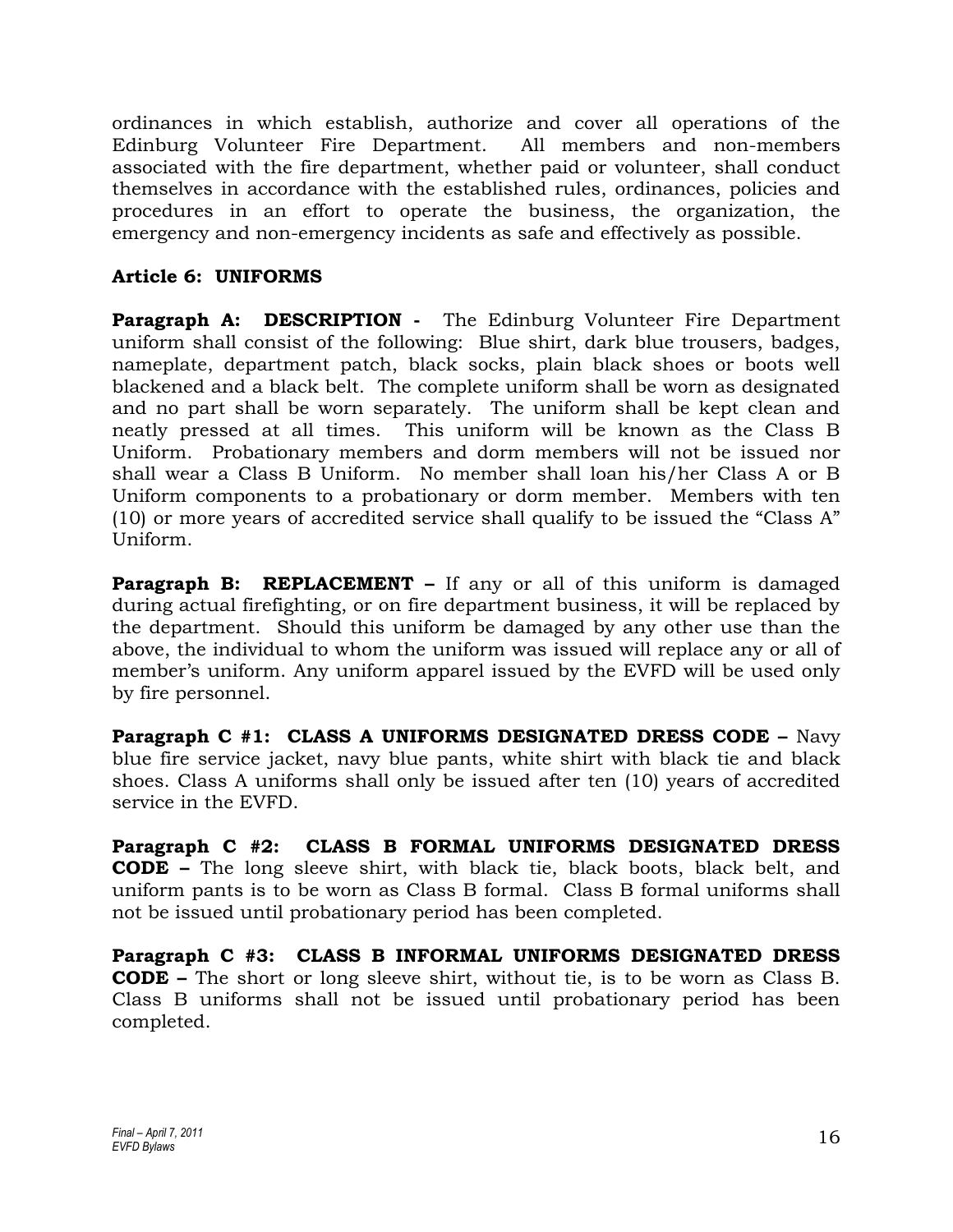**Paragraph C #4: CLASS C UNIFORMS –** Department issued T-shirt, polo style shirt or red coverall to be worn as designated by the Chief, President or officerin-charge. Class C uniforms shall not be issued until probationary period has been completed.

# **Paragraph D: PROHIBITED INSIGNIAS**

- 1. No insignia or other articles will be worn on department uniforms without the permission of the membership.
- 2. No insignia or other articles will be worn or attached to firefighting gear or equipment without the permission of the Chief.
- 3. No Faddish jewelry, haircuts, hairstyles or hair colors that are extreme or distracting shall be allowed while wearing a Class A,B, or C uniform. Body piercing must not be visible when wearing a uniform.
- 4. The following items will be allowed while in uniform:

1 ring per hand 1 bracelet and 1 watch in opposite hands 1 set of earrings for females 1 necklace/chain not visible while wearing uniform No earrings for males

**Paragraph E: UNIFORMITY** - Refer to *Appendix I* for illustrated examples.

**Paragraph F: RETURN OF UNIFORM - All badges, insignias, uniforms and** any other property belonging to the Edinburg Volunteer Fire Department or the City of Edinburg must be turned over to the department at the time of dismissal or resignation, or at the time any member leaves for an indefinite period.

# **Article 7: RETIREMENT**

**Paragraph A: STATE REGULATIONS –** Any member asking for retirement or working towards retirement from the Edinburg Volunteer Fire Department must comply with the State Firemen's Pension Retirement Plan Rules.

*Final – April 7, 2011 Einal – April 7, 2011*<br>*EVFD Bylaws* 17 **Paragraph B: ELIGIBILITY** - Any member who has served for a period of twenty (20) accredited years and reached the age of fifty-five (55) or has served twenty (20) accredited years and has not reached the age of fifty-five (55) but asks for voluntary retirement may retire and shall be given an Honorary Life Membership in the Edinburg Volunteer Fire Department (providing the member complies with Paragraph A of this article). The member shall be allowed to attend all meetings, drills, fires and social events at the member's pleasure. A member may also be allowed to retire with fifteen (15) accredited and receive a reduced pension in accordance with the EVFD retirement plan. A transferee will be allowed to transfer into our department's pension five (5) accredited years from any other department and must have served fifteen (15) accredited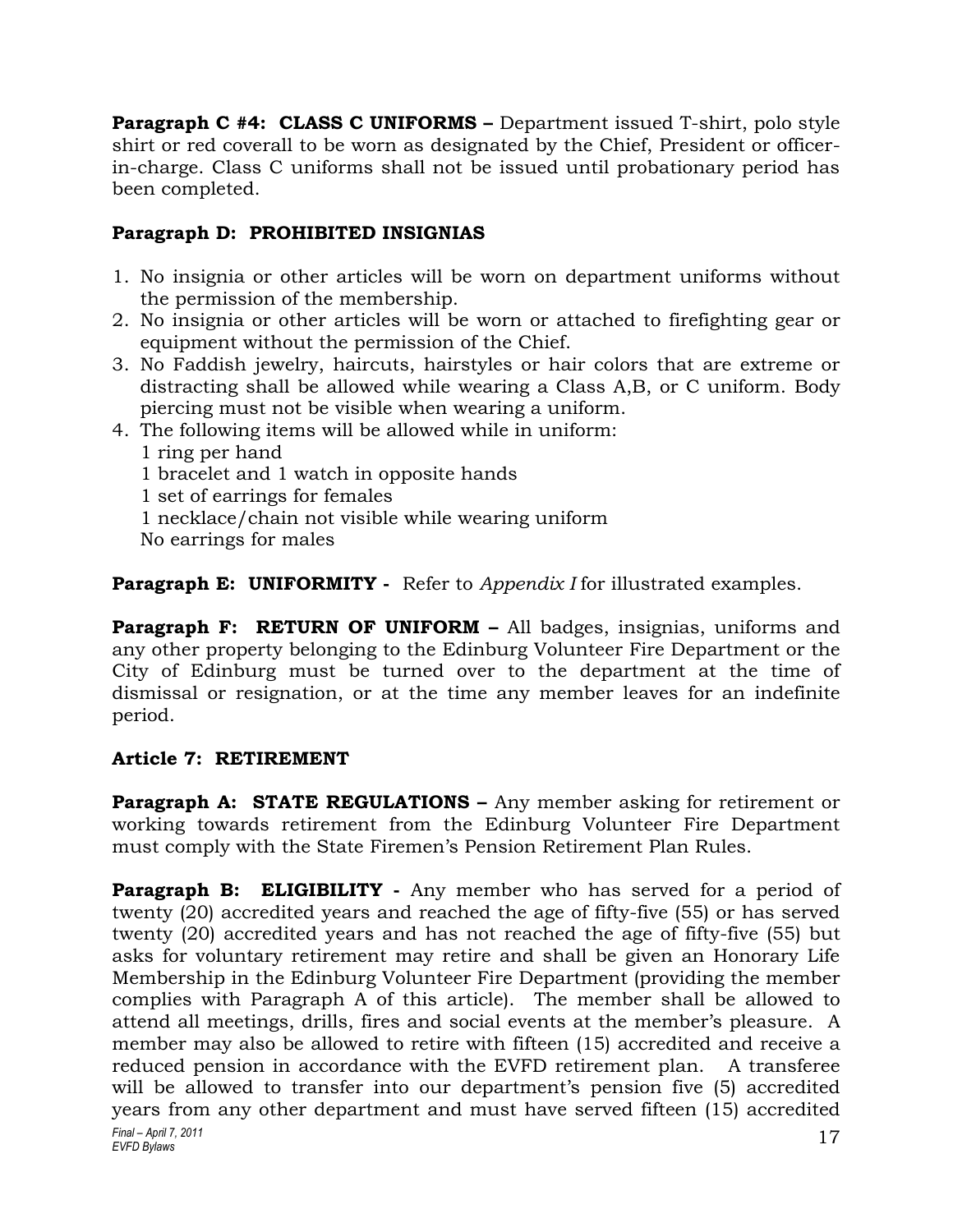years in this department in order to qualify for pension benefits from the Edinburg Volunteer Fire Department Pension Fund.

# **Article 8: DORMITORY PROGRAM**

**Paragraph A: HOUSE RULES –** The Edinburg Volunteer Fire Department will make available to any male or female to join the fire department dormitory program. Occupant agrees to a duty roster (to be worked out by the dorm committee) which will include housekeeping duties. Dorm members must make 30% of the alarms.

**Paragraph B: DORM COMMITTEE –**The Dorm Committee will be composed of Assistant Chiefs unless otherwise directed by Fire Chief.

# **Article 8: ANNUAL BARBECUE**

**Paragraph A: ANNUAL AFFAIR -** The Department will hold an annual barbecue the third (3rd) Sunday of September of each year, providing this date does not conflict with any other city-wide event (exception – the city announces the event after the barbecue tickets have gone on sale).

**Paragraph B: PARTICIPATION OF ENTIRE DEPARTMENT –** The entire membership of the Department shall participate in this annual function and shall not be excused except for just cause.

# **Article 9: PLAQUES**

**Paragraph A: ISSUANCE** - A plaque shall be issued to each member (or honorary firefighter) for each vehicle registered in his name, not to exceed two (2). A current list of vehicles equipped with a plaque shall be posted with the Edinburg Police Department. Plaques shall fall under the return policy stated in Art. 5 Para. D.

**Paragraph B: ABUSE OF PRIVILEGE –** Any plaque displayed on a vehicle not listed will be removed by the Edinburg Police Department. This privilege of making firefighter's vehicles with an identifying plaque for free parking is a courtesy extended to the Fire Department members by the City of Edinburg. All members are urged to respect this privilege by not using the plaque promiscuously.

# **Article 10: AMENDING STANDING RULES**

Any part of this section (Section 3) shall be amended by two-thirds (2/3) vote at any regular or special business meeting.